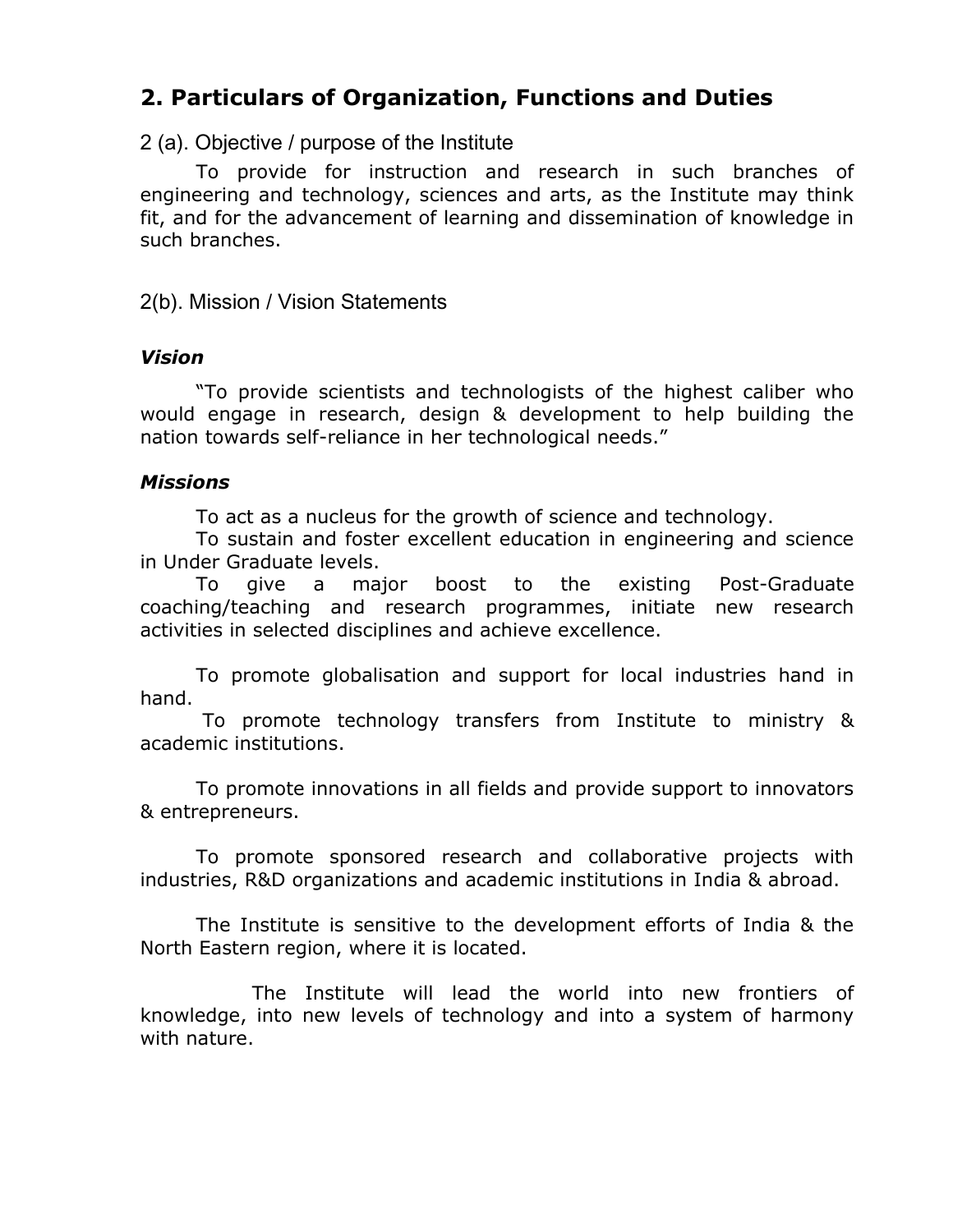#### 2(c). Brief history of the Institute and context of its formation

IIT Guwahati was established in 1994, (about 30 years after the fifth IIT was established). It is located in a campus of 700 acres on the north bank of the river Brahmaputra, in Guwahati. With hills and lakes inside the campus and the mighty river Brahmaputra next door, the campus is one of the most beautiful educational campuses in this country. This provides an ideal setting-far from the hustle and bustle of urban India- for learning and research. This is a fully residential Institute for students, like all the IITs of the country. With a campus conducive to learning, world class facilities, a young and dynamic faculty, some of the best students of the country, IIT Guwahati is the place to study in, is the place to work in and is the place to visit.

Guwahati, the modern name of the ancient Pragjyotishpura-" the light of the east" – is on the banks of the Brahmaputra river and is surrounded by a ring of rolling hills. a population of about 15 lakhs, this is the gateway to the North-East of India. Guwahati is not only an important business and commercial centre but also the cultural hub and educational nerve-centre of the region besides being a place of pilgrimage. Kamakhya – one of the 52 *shaktipeeths* of the sub-continent, Nabagraha- the temple of nine planets, Umananda- the peacock island in the middle of the Brahmaputra river are notable places of Hindu pilgrimage. Hajo, a few kilometers from the city, is an important pilgrimage for Hindus, Muslims and Buddhists. Sualkuchi, a town where silk weavers produce exotic materials in *pat, muga* and *eri*, is about 20 kms. from the Institute. World famous wildlife sanctuaries, Kaziranga and Manas, are within five hours reach.

The 82,578 square meters academic complex houses the academic departments, their laboratories, centres, classrooms, etc. An administrative building has all offices of the Institute. A modern computer centre and library building, four lecture halls, four conference centres and a 1200 seater auditorium are available. A sports complex with an indoor sports stadium, indoor badminton court, a swimming pool, student activity center and playing fields for all major games, comprises the sports facilities. A guesthouse of 72 rooms, 632 faculty and staff quarters and 12 students' hostels with single rooms for all, make the residential component of the infrastructure. Two married students' hostel has capacity to accommodate 108 & 93 scholars respectively; a 17 bedded hospital and a shopping complex cater to needs of campus residence.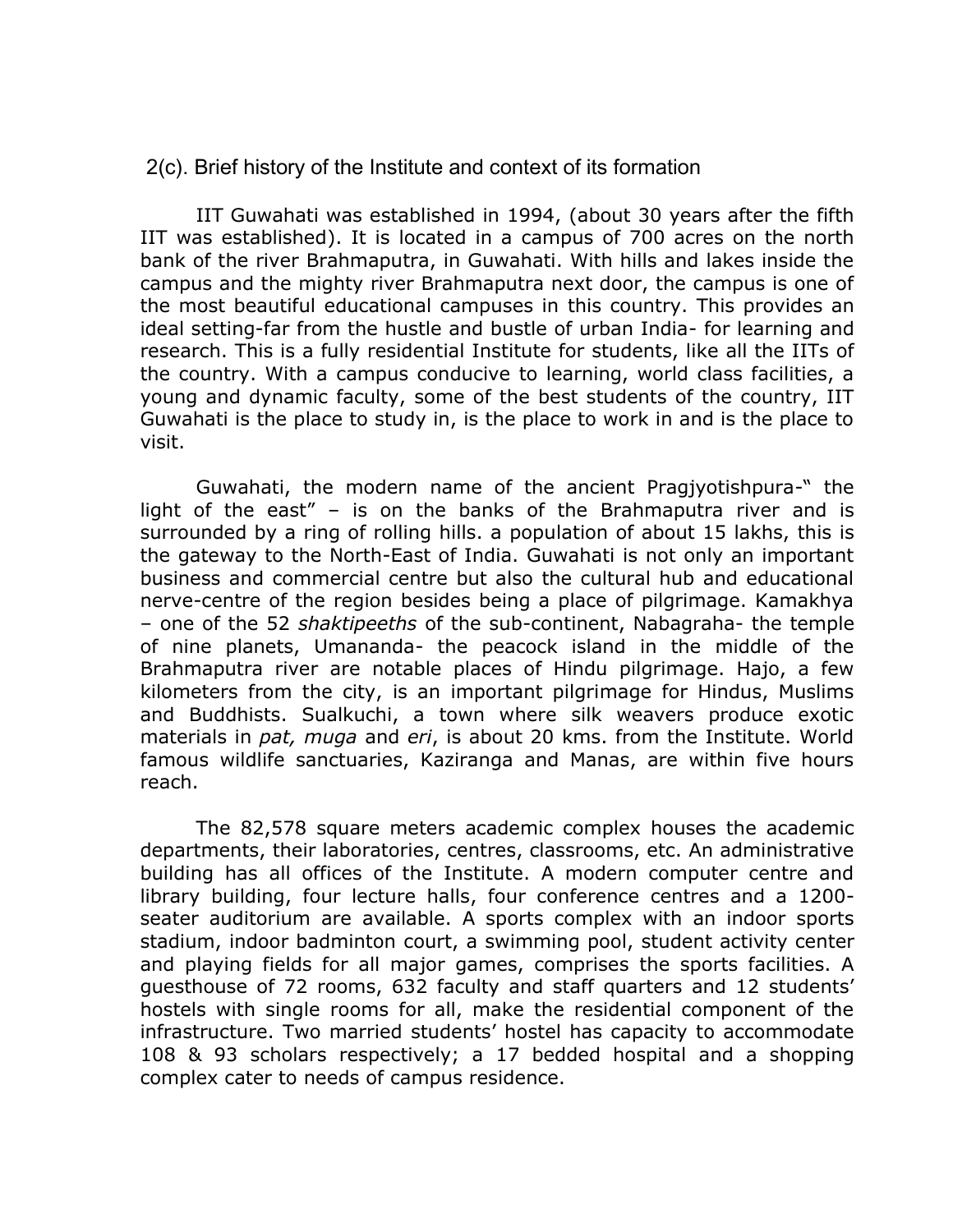2(d). Duties of the Institute

Teaching and Research & Development.

2(e). Main activities / functions of the Institute

Teaching and Research & Development.

- 2(f). Services being provided by the Institute
	- Teaching at UG and PG levels in Engineering, Science, Humanities (Please see details of teaching programmes on the website).
	- To conduct state-of-the-art research and development in frontier areas of science and technology.
	- To undertake sponsored research and consultancy.
	- To cater to continuing education programmes of the Government of India.
	- To organize conferences, seminars and short term courses.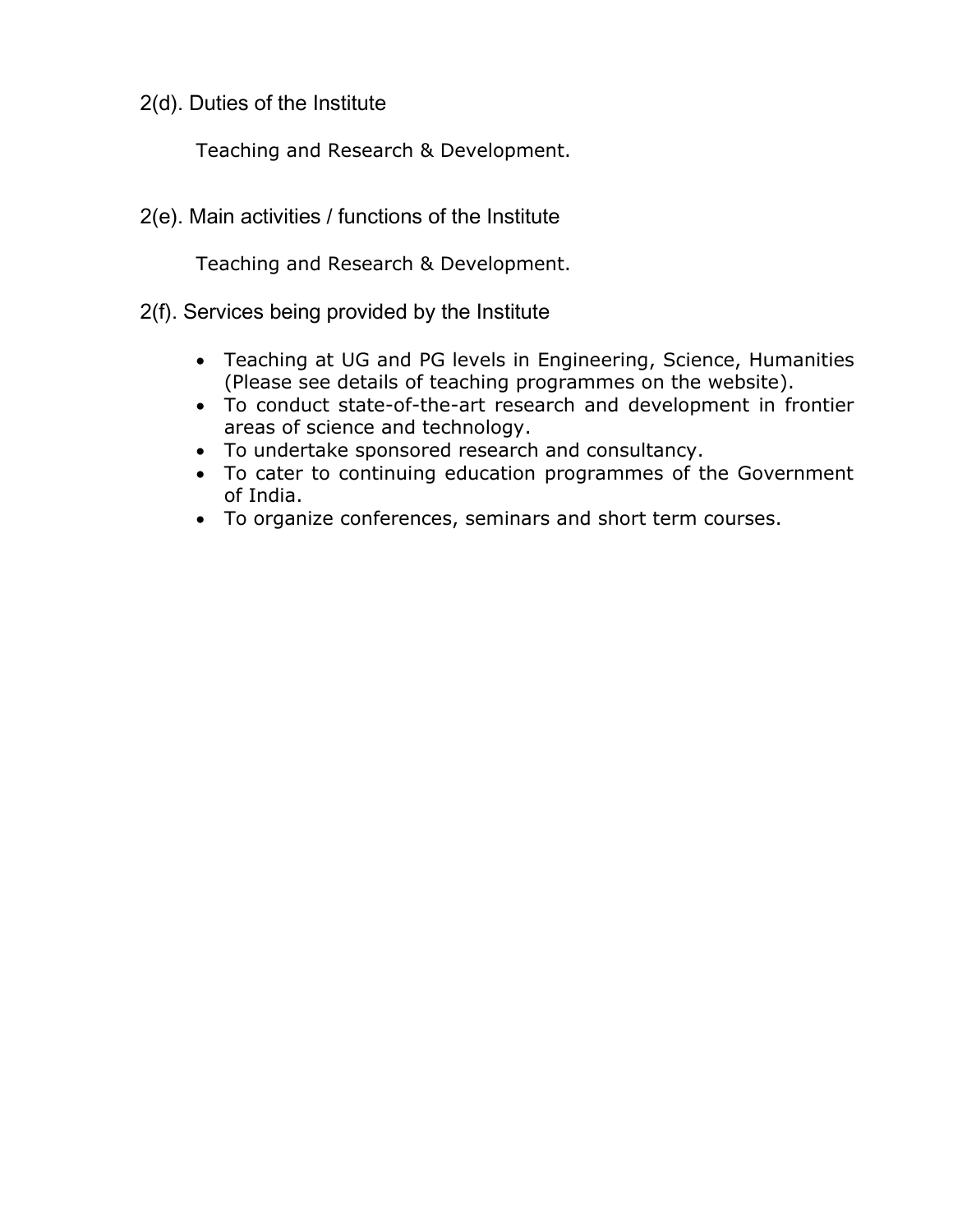# 2 (g.) Organisational structure



Other officials work under these officials. Please see the website for details

for sections, departments and centres.

2(h). Expectation of the Institute from the public for enhancing its effectiveness and efficiency

The Institute needs support, cooperation and suggestions of citizens of the country.

2(i). Arrangements and methods made for seeking public participation/ contribution.

The public involvement in functioning of the Institute is through:

1. Representatives in the IIT Council which has among others two Lok Sabha Members and one Rajya Sabha Member.